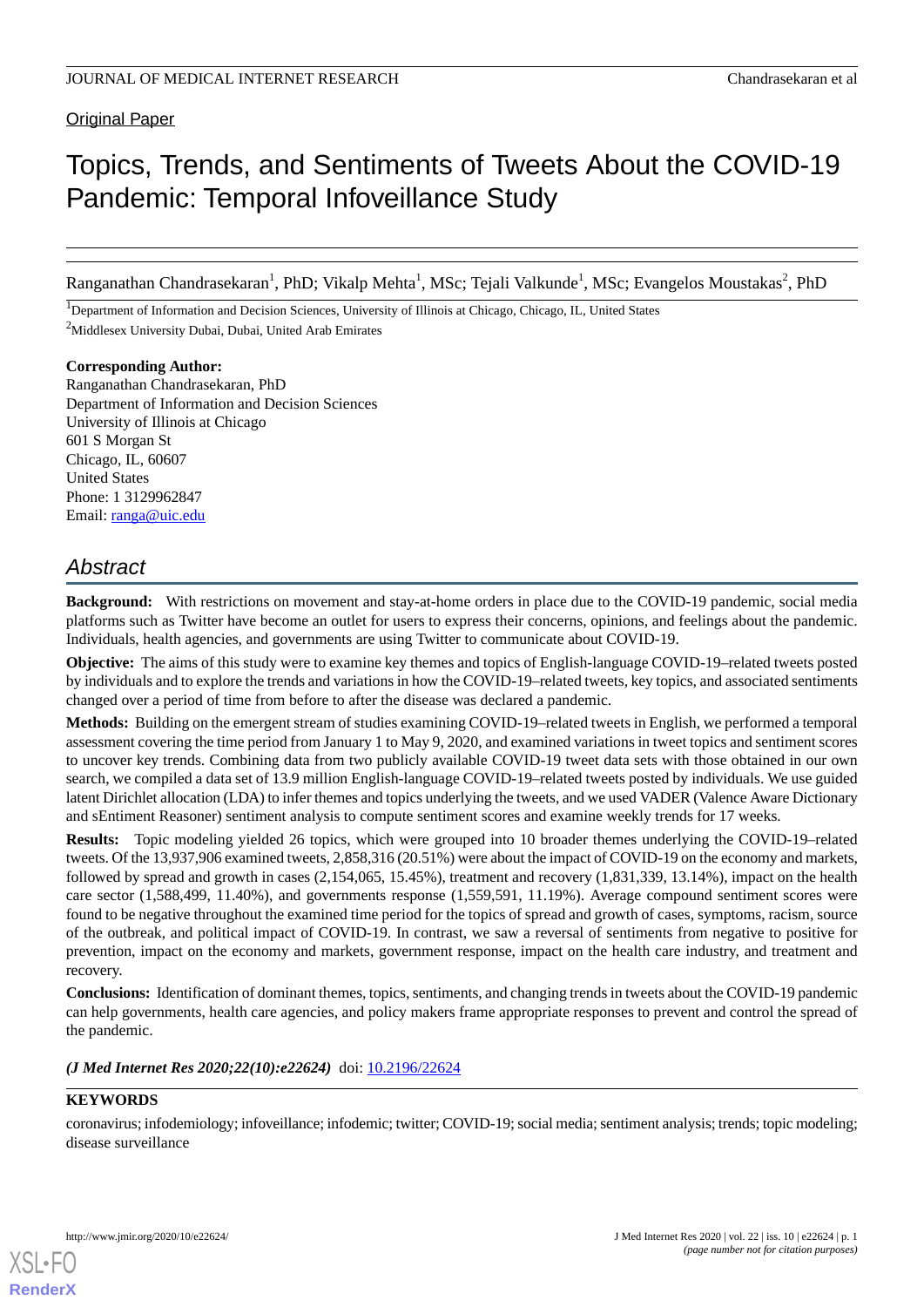## *Introduction*

As the effects of the COVID-19 pandemic are felt worldwide, social media platforms are becoming inundated with content associated with the disease. Since its initial identification and reporting in Wuhan, China, the novel disease COVID-19 has spread to multiple countries across all continents and has become a global pandemic. The World Health Organization (WHO) declared the outbreak to be a pandemic on March 11, 2020, and the US government declared it to be a national emergency on March 13, 2020. As of June 30, 2020, the virus has infected over 10 million individuals and has caused approximately 503,000 deaths worldwide [\[1](#page-9-0)]. To contain the spread of the virus, several countries have implemented lockdown and quarantine measures and imposed travel bans, restricting people's movement. Schools have been closed, many workers have become unemployed, and numerous individuals are locked down in their homes. With millions of lives affected by the COVID-19 pandemic, social media platforms such as Twitter have become an outlet for users to express their concerns, opinions, and feelings about the pandemic.

Social media has emerged as a significant conduit for health-related information; the majority of people across multiple countries use some form of social media [[1](#page-9-0)[,2](#page-9-1)]. Pew Research surveys examining multiple countries have identified social media as an important source of health information [[3\]](#page-9-2). In recent years, sharing and consuming health information via social media has become prevalent. It is unsurprising that social media has become a prominent platform for people to share information and feelings about COVID-19.

The science of understanding health-related information that is distributed via a digital medium such as the internet or social media with the aim to inform public health and public policy is known as infodemiology. A related term, infoveillance, refers to syndromic surveillance of public health-related concerns that is expressed and diffused on the internet through digital channels. Infoveillance has been particularly useful to identify

outbreak patterns and to study public perceptions of several diseases, including H1N1 influenza ("swine flu") [[4\]](#page-9-3), Ebola virus [[5,](#page-9-4)[6](#page-9-5)], and Zika virus [[7-](#page-9-6)[9\]](#page-9-7). Analysis of health event data posted on social media platforms not only provides firsthand evidence of health event occurrences but also enables faster access to real-time information that can help health professionals and policy makers frame appropriate responses to health-related events.

The COVID-19 outbreak has propelled an emergent set of studies that have examined public perceptions, thoughts, and concerns about this pandemic using social media data ([Table](#page-2-0) [1\)](#page-2-0). Most of these studies relied on data from the Twitter or Weibo platforms and analyzed data from early periods of the pandemic. The amount of data used in these studies varies from a few hundred tweets to a few million. These studies have collectively provided a rich body of knowledge on how Twitter users have reacted to the pandemic and their concerns in the early stages of the outbreak. Many of these studies did not differentiate between sources of tweets, such as whether the tweet originated from an individual or an organization such as a news channel or health agency. From an infoveillance perspective, it is important to understand the social media discourses pertaining to COVID-19 among the common public rather than by news agencies or other organizations. Further, there is limited understanding of the changes in public sentiments and discourse about COVID-19 over time. To address these gaps, we examined COVID-19–related tweets using a much larger data set covering a time period from January 1 to May 9, 2020. We performed a temporal assessment and examined variations in the topics and sentiment scores over a period of time from before to after the disease was declared a pandemic to uncover key trends.

Our research goals were to examine key themes and topics in COVID-19–related English-language tweets posted by individuals and to explore the trends and variations in how COVID-19–related tweets, key topics, and associated sentiments changed over a period of time from before to after the disease was declared a pandemic.

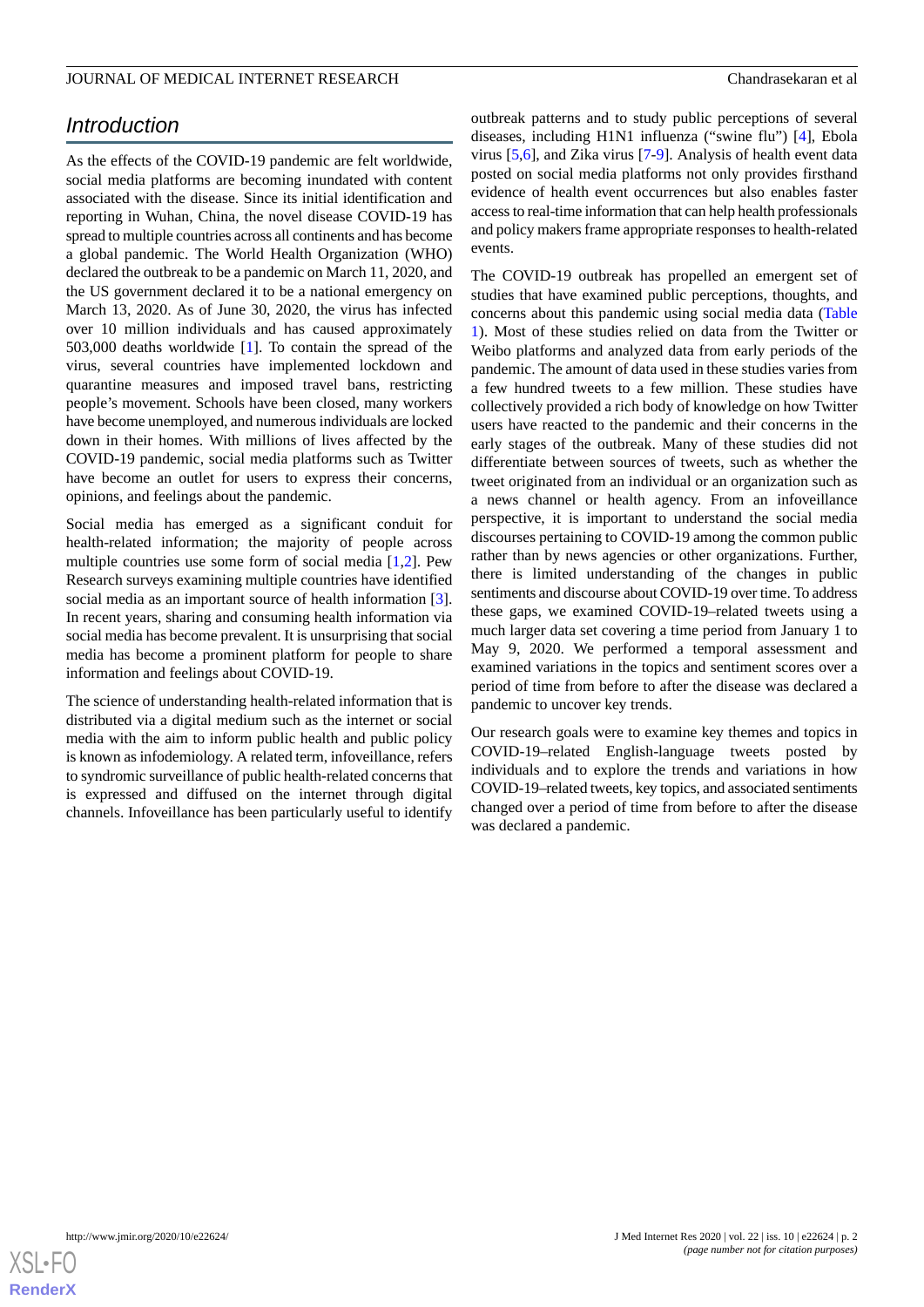#### JOURNAL OF MEDICAL INTERNET RESEARCH Chandrasekaran et al

<span id="page-2-0"></span>**Table 1.** Summary of key studies on the COVID-19 pandemic using social media data.

| Source                                      | Social media platform Data set |                                                                                                     | Time period                                             | Key findings                                                                                                                                                                                                                                                                                           |
|---------------------------------------------|--------------------------------|-----------------------------------------------------------------------------------------------------|---------------------------------------------------------|--------------------------------------------------------------------------------------------------------------------------------------------------------------------------------------------------------------------------------------------------------------------------------------------------------|
| Abd-Alrazaq et al, 2020 [10]                | Twitter                        | 167,073 tweets                                                                                      | Tweets from February<br>2 to March 15, 2020             | Identified 12 topics that were grouped into four<br>themes, viz the origin of the virus; its sources;<br>its impact on people, countries, and the econo-<br>my; and ways of mitigating infection.                                                                                                      |
| Li et al, 2020 [11]                         | Weibo                          | 115,299 posts                                                                                       | Posts from December<br>23, 2019, to January<br>30, 2020 | Positive correlation between the number of<br>Weibo posts and number of reported cases in<br>Wuhan. Qualitative analysis of 11,893 posts re-<br>vealed main themes of disease causes, changing<br>epidemiological characteristics, and public reac-<br>tion to outbreak control and response measures. |
| Shen et al, 2020 [12]                       | Weibo                          | 15 million posts                                                                                    | Posts from November<br>1, 2019, to March 31,<br>2020    | Developed a classifier to identify "sick posts"<br>pertaining to COVID-19. The number of sick<br>posts positively predicted the officially reported<br>COVID-19 cases up to 14 days ahead of official<br>statistics.                                                                                   |
| Sarker et al, 2020 [13]                     | Twitter                        | 499,601 tweets from $N/A^a$<br>305 users who self-<br>disclosed their<br>COVID-19 test re-<br>sults |                                                         | 203 users who tested positive for COVID-19<br>reported their symptoms: fever/pyrexia, cough,<br>body ache/pain, fatigue, headache, dyspnea,<br>anosmia and ageusia.                                                                                                                                    |
| Tao et al, 2020 [14]                        | Weibo                          | 15,900 posts                                                                                        | December 31, 2019,<br>to March 16, 2020                 | Analysis of oral health-related information<br>posted on Weibo revealed home oral care and<br>dental services to be the most common tweet<br>topics.                                                                                                                                                   |
| Wahbeh et al, 2020 [15]                     | Twitter                        | 10,096 tweets from<br>119 medical profes-<br>sionals                                                | December 1, 2019, to<br>April 1, 2020                   | Identified eight themes: actions and recommen-<br>dations, fighting misinformation, information<br>and knowledge, the health care system, symp-<br>toms and illness, immunity, testing, and infection<br>and transmission.                                                                             |
| Budhwani et al, 2020 [16]                   | Twitter                        | 193,862 tweets by<br>US-based users                                                                 | March 9 to March 25,<br>2020                            | Identified a large increase in the number of<br>tweets referencing "Chinese virus" or "China<br>virus."                                                                                                                                                                                                |
| Rufai and Bunce, 2020 [17] Twitter          |                                | 203 viral tweets by<br>8 G7 <sup>b</sup> world leaders                                              | November 17, 2019,<br>to March 17,<br>2020              | Identified three categories of themes: informa-<br>tive, morale-boosting, and political.                                                                                                                                                                                                               |
| Park et al, 2020 [18]                       | Twitter                        | 43,832 users and<br>78,233 relationships February 29, 2020                                          | Few weeks before                                        | Assessed speed of information transmission in<br>networks and found that news containing the<br>word "coronavirus" spread faster.                                                                                                                                                                      |
| Lwin et al, 2020 [19]                       | Twitter                        | 20,325,929 tweets<br>from 7,033,158<br>users                                                        | January 28 to April 9,<br>2020                          | An examination of four emotions (fear, anger,<br>sadness, and joy) revealed that emotions shifted<br>from fear to anger, while sadness and joy also<br>surfaced.                                                                                                                                       |
| Pobiruchin et al, $2020$ $\lceil 20 \rceil$ | Twitter                        | 21,755,802 tweets<br>from 4,809,842<br>users                                                        | February 9 to April<br>11, 2020                         | Examined temporal and geographical variations<br>of COVID-19-related tweets, focusing on Eu-<br>rope, and the categories and origins of shared<br>external resources.                                                                                                                                  |

<sup>a</sup>N/A: not applicable.

<sup>b</sup>G7: Group of Seven.

## *Methods*

 $XS$ l • FC **[RenderX](http://www.renderx.com/)**

#### **Data Collection**

We collected all COVID-19–related tweets from January 1 to May 9, 2020. The Python programming language was used for our data collection and analyses, and Tableau was used as a supplementary tool for visualization purposes. We used three

sources to assemble the tweets required for our analysis. First, we relied on the COVID-19 Twitter data set at IEEE Dataport [[21\]](#page-10-11), which contained COVID-19–related tweets from March 20, 2020. Second, we used a Twitter data set posted in GitHub [[22\]](#page-10-12) that contained COVID-19–related tweets posted since January 21, 2020. Both these data sets are publicly available and provide a list of tweet IDs for all tweets related to COVID-19. Third, we collected COVID-19–related tweets for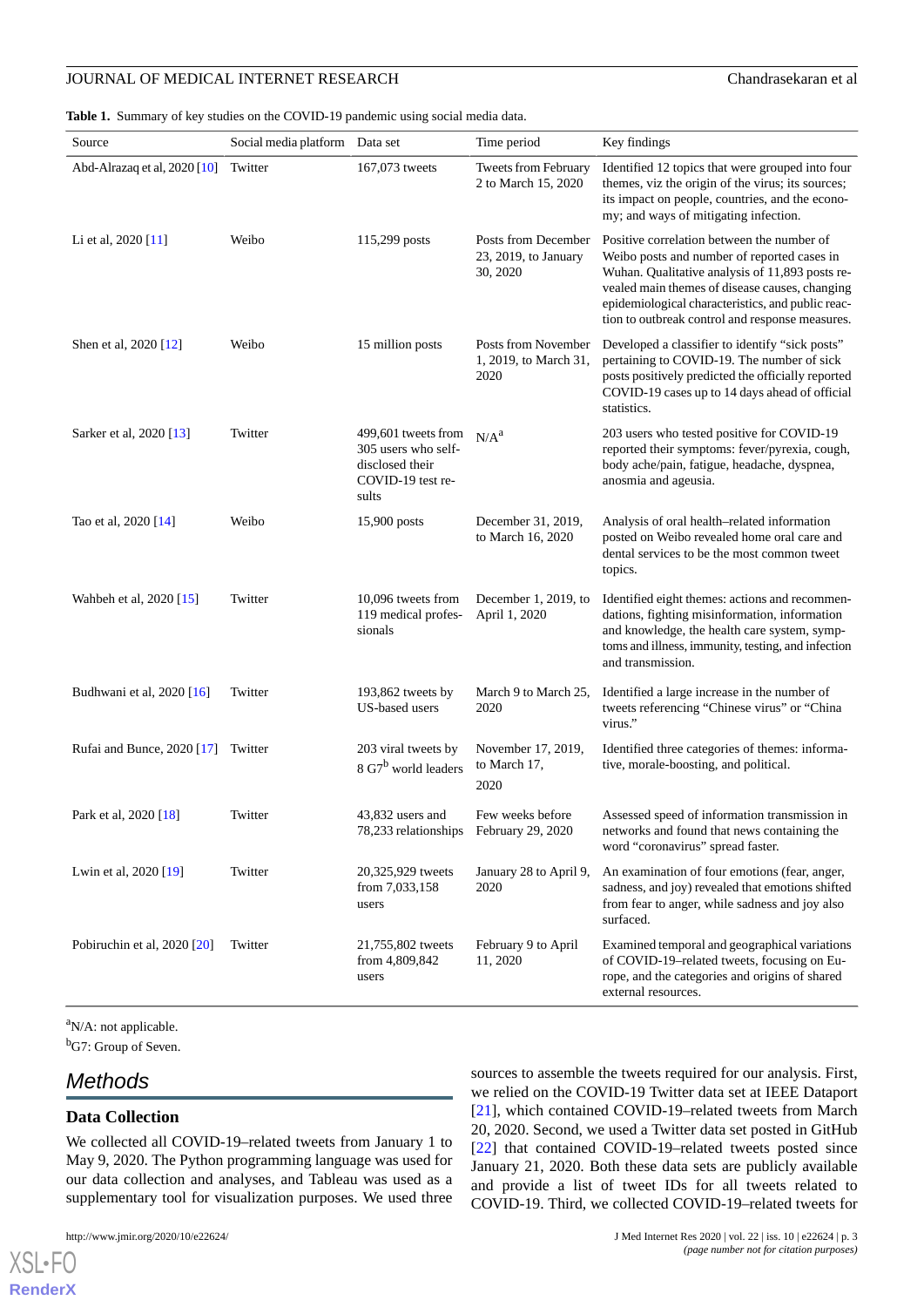#### JOURNAL OF MEDICAL INTERNET RESEARCH Change and Chandrasekaran et al.

the remaining period, including texts and metadata, from Twitter using GetOldTweets3, a Python 3 library that enables scraping of historical Twitter data [[23\]](#page-10-13). Because we were combining tweets from multiple sources, we used a common set of keywords and phrases that other sources had used: *corona*, *coronavirus*, *covid-19*, *covid19*, and their variants, including their hashtag equivalents. The language-tag setting "EN" and the retweet tag "RT" were used to filter English-language tweets and retweets. We also used the retweets feature in GetOldTweets3 to filter out retweets. Due to restrictions of the Twitter platform, the public data sets contained only the tweet IDs. The process of extracting complete details of a tweet, including metadata, from Twitter using the tweet ID is referred to as hydration, and a number of tools have been developed for this purpose [[11\]](#page-10-1). We used the Hydrator software [\[24](#page-10-14)] listed in IEEE Dataport to gather the complete text and metadata of the tweets.

#### **Data Preprocessing**

Our next step was to classify all the tweets posted by individuals versus those that originated from organizations. We first gathered the unique Twitter user IDs of all the Twitter users in our data set. Following the approach outlined in [[25\]](#page-10-15), we used a naïve Bayes machine learning model to classify the tweeters into individuals versus organizations. We used a published data set that contained 8945 Twitter users and their profile descriptions, which human coders used to annotate users as individual or institutional [[26\]](#page-10-16). To these data, we added 2000 Twitter user IDs pulled from our data set along with their associated profiles, and we manually annotated them (interrater reliability  $\kappa$ =0.84). Using the combined data set of 10.945 users, we divided our data set into training versus validation sets using an 80:20 split, and we used these sets to train and test our classifier model, respectively. The naïve Bayes classifier yielded an accuracy of 83.2% with a precision of 0.82, a recall of 0.83, and an F1 score of 0.81; these values were considered satisfactory and are comparable to those in other studies [\[27](#page-10-17)[-29\]](#page-10-18). [Multimedia Appendix 1](#page-9-8) presents the confusion matrix. Our classifier performance was also robust across multiple split strategies for dividing the data set for training and validation. This classifier was then used to identify all the individual users in our full data set, and only tweets posted by individuals were retained for further assessment. We also eliminated duplicate tweets and retweets (filtered using the "RT" tag), resulting in a data set that contained only original tweets posted by individual users. We preprocessed and cleaned the tweets using the Natural Language Toolkit (NLTK), regular expression (RegEx), and the gensim Python library [\[30](#page-10-19)]. We removed stop words, user mentions, and links, and we also lemmatized the text of the tweets.

#### **Topic Modeling and Sentiment Analysis**

Topic modeling is an unsupervised machine learning approach that is useful for discovering abstract topics that occur in a collection of textual documents. It helps uncover hidden semantic structures in a body of documents. Most topic modeling algorithms are based on probabilistic generative models that specify mechanisms for how documents are written in order to infer abstract topics. One popular topic modeling

algorithm, latent Dirichlet allocation (LDA), is an unsupervised generative probabilistic method for modeling a corpus of words [[31\]](#page-10-20). A key advantage of LDA is that no prior knowledge of topics is needed. By tuning the LDA parameters, one can explore the formation of different topics and the resultant document clusters. Despite the usefulness of LDA, its outcomes can be difficult to interpret and can drastically vary based on the choice of parameters. With a large corpus of texts, the unsupervised nature of LDA can result in the generation of topics that are neither meaningful nor effective, requiring human intervention and multiple iterations [\[10](#page-10-0)]. An improvised variant to traditional LDA, the guided LDA algorithm [[32\]](#page-10-21), enables the provision of a set of seed words that are representative of the underlying topics so that the topic models are guided to learn topics that are of specific interest.

We used two broad approaches to prepare the initial set of topics and the seed words for guided LDA. First, we used the extant literature on COVID-19 infoveillance using Twitter to identify a broad set of topics and potential keywords. Second, we performed traditional LDA with multiple numbers of topics as inputs (n=10, 20, 30, and 40) iteratively and examined the word lists that were generated. We used both steps to generate a list of topics and anchor words for the guided LDA (see [Multimedia](#page-9-9) [Appendix 2](#page-9-9)). The GuidedLDA package in Python was used for the topic modeling. Through discussions, the authors then grouped the topics and identified dominant themes. Further, we computed a sentiment score for each tweet using the VADER (Valence Aware Dictionary and sEntiment Reasoner) tool in Python. VADER is a lexicon and rule-based sentiment analysis tool that is specifically attuned to sentiments in social media texts such as tweets [[33\]](#page-11-0).

To assess the sentiments of tweets, VADER provides a compound score metric that calculates the sum of all Lexicon ratings that have been normalized between –1 (most extreme negative) and +1 (most extreme positive); this method takes into account both the polarity (positive/negative) and the intensity of the emotion expressed. For each tweet, we classified the sentiment as positive, negative, or neutral based on the compound score. A tweet with a compound score greater than 0.05 was classified as positive, a tweet with a score between –0.05 and 0.05 was classified as neutral, and a tweet with a score less than  $-0.05$  was classified as negative. To further understand the changes in the sentiment scores over time, we qualitatively analyzed the content of tweets to explore the rationale behind the changes in the compound sentiment scores. The authors manually examined the tweets pertaining to specific topics in weeks in which variations were observed to infer possible reasons for the variations in sentiment.

## *Results*

We obtained a total of 13,937,906 tweets from 10,868,921 unique users after eliminating 4,085,264 tweets posted by organizations and institutions. Our primary goal was to understand public perceptions and sentiments pertaining to COVID-19; hence, only tweets posted by individuals were retained for analysis.

```
XS\cdotFC
RenderX
```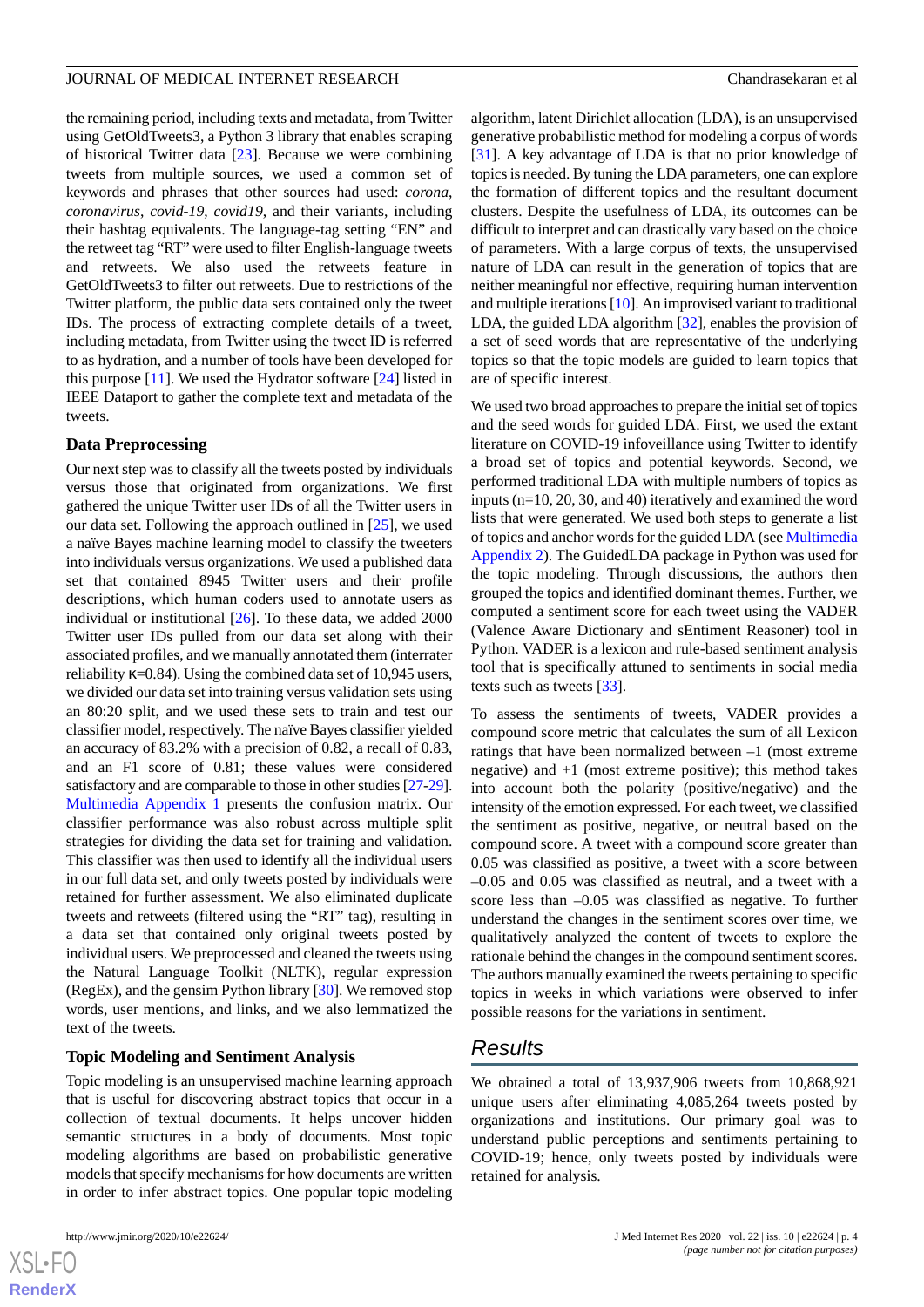#### JOURNAL OF MEDICAL INTERNET RESEARCH Chandrasekaran et al

#### **Themes and Topics From Text Mining**

Our analysis of tweets yielded 26 subtopics, which we framed into 10 broad themes [\(Table 2](#page-4-0)). Of the 13,937,906 tweets we examined, 2,858,316 (20.51%) pertained to the theme of the impact of COVID-19 on the economy and markets, followed by spread and growth in cases (2,154,065, 15.45%), treatment and recovery (1,831,339, 13.14%), impact on the health care

sector (1,588,499, 11.40%), and government response to the pandemic (1,559,591, 11.19%). Although tweets related to the theme of racism formed only 4.14% (577,066/13,937,906) of the data, over 500,000 tweets were found to contain racist content. It should be noted that all the tweets we assessed were public discourses pertaining to broader themes, as our data set consisted of tweets posted by individuals about various issues pertaining to the COVID-19 pandemic.

<span id="page-4-0"></span>Table 2. Themes and topics of COVID-19–related tweets (N=13,937,906), n (%).

| Theme and topics                     | Value             |
|--------------------------------------|-------------------|
| 1. Source (origin)                   | 966,372 (6.93)    |
| 1.1 Outbreak                         | 489,768 (3.51)    |
| 1.2 Alternative causes               | 476,606 (3.42)    |
| 2. Prevention                        | 1,076,840(7.73)   |
| 2.1 Social distancing                | 575,786 (4.13)    |
| 2.2 Disinfecting and cleanliness     | 501,054 (3.59)    |
| 3. Symptoms                          | 558,332 (4.01)    |
| 4. Spread and growth                 | 2,154,065 (15.45) |
| 4.1 Modes of transmission            | 472,749 (3.39)    |
| 4.2 Spread of cases                  | 617,946 (4.43)    |
| 4.3 Hotspots and locations           | 459,039 (3.29)    |
| 4.4 Death reports                    | 604,331 (4.34)    |
| 5. Treatment and recovery            | 1,831,339 (13.14) |
| 5.1 Drugs and vaccines               | 442,413 (3.17)    |
| 5.2 Therapies                        | 483,109 (3.47)    |
| 5.3 Alternative methods              | 416,530 (2.99)    |
| 5.4 Testing                          | 489,287 (3.51)    |
| 6. Impact on the economy and markets | 2,858,316 (20.51) |
| 6.1 Shortage of products             | 513,703 (3.69)    |
| 6.2 Panic buying                     | 667,320 (4.79)    |
| 6.3 Stock markets                    | 535,262 (3.84)    |
| 6.4 Employment                       | 505,510 (3.63)    |
| 6.5 Impact on business               | 636,521 (4.57)    |
| 7. Impact on health care sector      | 1,588,499 (11.4)  |
| 7.1 Impact on hospitals and clinics  | 441,895 (3.17)    |
| 7.2 Policy changes                   | 615,027 (4.41)    |
| 7.3 Frontline workers                | 531,577 (3.81)    |
| 8. Government response               | 1,559,591 (11.19) |
| 8.1 Travel restrictions              | 519,406 (3.73)    |
| 8.2 Financial measures               | 485,277 (3.48)    |
| 8.3 Lockdown regulations             | 554,908 (3.98)    |
| 9. Political impact                  | 767,486 (5.51)    |
| 10. Racism                           | 577,066 (4.14)    |

**[RenderX](http://www.renderx.com/)**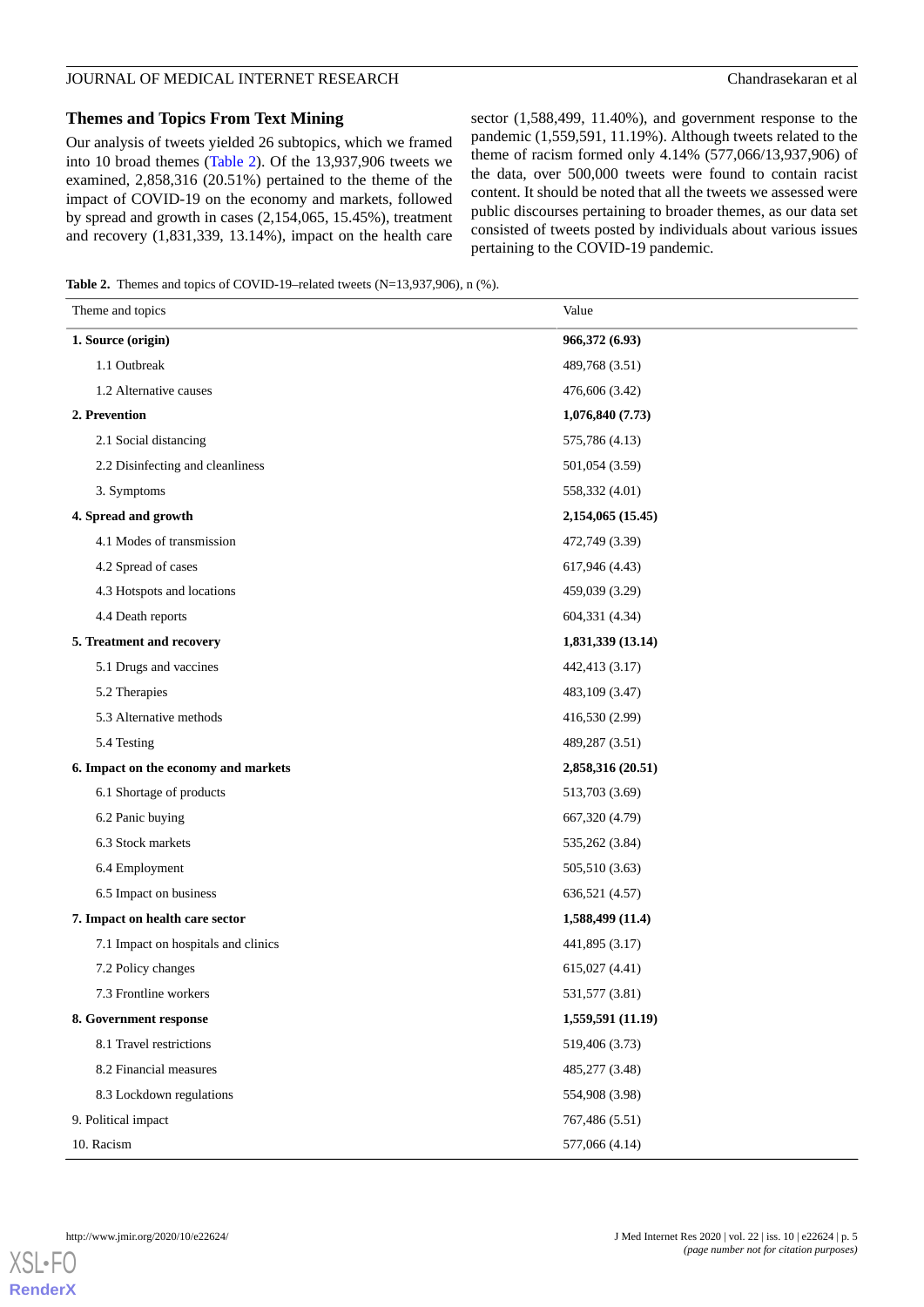### **Trends in the Proportions of Positive, Negative, and Neutral COVID-19 Tweets**

For each theme pertaining to COVID-19, we examined the trends in the proportions of positive, negative, and neutral tweets over time (Figure S1 in [Multimedia Appendix 3\)](#page-9-10). Of the total tweets concerning the source of the COVID-19 outbreak, the proportions of neutral and negative tweets remained fairly high (approximately 35% to 45%) in the weeks before the WHO announced that COVID-19 was a pandemic. The proportion of positive tweets exceeded those of negative and neutral tweets in the week of the WHO declaration. In the subsequent weeks, the proportion of positive tweets dropped to approximately 25%, whereas the proportions of neutral and negative tweets were approximately 30% to 45%. When we examined tweets pertaining to the prevention of COVID-19, the proportion of positive tweets exceeded those of neutral and negative tweets in almost all the weeks from February 2020, reaching approximately 40% in the beginning of May 2020.

The proportion of negative tweets was considerably higher than those of the positive and neutral tweets for the themes of symptoms (approximately 60%) and of spread and growth in cases (approximately 45%). This pattern was observed for almost all the weeks we examined. In February 2020, over 90% of tweets on the theme of symptoms were negative. Although this trend gradually declined over the next few weeks, it still formed over 50% in the last week of our examination. Similarly, negative tweets about the spread and increase in COVID-19 cases constituted between 40% and 50% from February 2020 until the beginning of May 2020. For the theme of treatment and recovery, the proportion of positive tweets (20%) gradually increased to over 40% over the 17-week period. The negative tweets in the initial weeks (30% to 35%) declined to 25% in April and early May 2020.

We noted a gradual increase in the proportion of positive tweets pertaining to the impact of COVID-19 on the economy and markets over time. Proportions of negative tweets were higher in the months of February and March 2020 but gradually declined to approximately 30% toward the beginning of May 2020.

An increase in the proportion of positive tweets over time was seen for the themes of government response and impact on the health care industry. The theme pertaining to government response captured the Twitter discourse by users concerning various measures taken by different governments to address COVID-19. The proportion of negative tweets about government response was approximately 45% up to mid-March 2020 and then declined to approximately 30% by the first week of May. The proportion of negative tweets on the theme of the political impacts of COVID-19 was considerably higher (>50%) from March 2020. We also noted a substantial proportion of negative tweets on the theme of racism*.*

#### **Trends in Sentiments of Themes of COVID-19 Tweets**

We examined the trends pertaining to the changes in the sentiment scores of each of our themes and topics over the time period of examination. To plot the trends, we used the average compound scores by topic and week. Our results are presented in Figure S2 ([Multimedia Appendix 3](#page-9-10)).

Average compound sentiment scores were found to be negative throughout the time period of our examination for the themes of spread and growth of cases, symptoms, racism, source of the outbreak, and political impacts of COVID-19. In contrast, we saw a reversal of sentiments from negative to positive for the themes of prevention, impact on the economy and markets, government response, impact on the health care industry, and treatment and recovery; the negative sentiment scores in the initial weeks of the COVID-19 outbreak for the aforementioned themes changed to positive scores in the final few weeks of our examination. This reversal of sentiments is noteworthy, as it reflects a collective opinion of a fairly larger set of Twitter users on how the pandemic is being managed by key stakeholders.

#### **Trends in Sentiments of Topics of COVID-19 Tweets**

We further examined the trends in the sentiment scores for topics underlying the broader themes. Compound scores from VADER were averaged over each topic for every week (Figure S3, [Multimedia Appendix 3](#page-9-10)). This assessment helped us to understand the progression of sentiments for specific topics over the period we examined. To understand the variations in the sentiments, we also qualitatively examined the tweets for weeks in which changes were observed. Sample tweets for each of the themes and topics are shown in [Multimedia Appendix 4](#page-9-11).

Our analysis revealed a consistently negative average compound score for the topic of the outbreak in Wuhan, China, for all the weeks that we examined. We found that Twitter users frequently referred to the geographical origin of the disease even in the later weeks of our examination. When we examined the topic of alternative causes of the outbreak, we found several tweets about hypothetical causes and conspiracy theories pertaining to COVID-19 (eg, use of SARS-CoV-2 as a bioweapon and origin of the virus in a lab in Wuhan). The average sentiment scores remained negative for weeks until the week of March 22 to 28, then showed a spike to positive values and continued to remain positive until the beginning of May 2020. This positive trend in later weeks is due to tweets dismissing the conspiracy theories that were circulated during the early weeks. Further, the spike in the positive score in the week of March 22 to 28 is partly due to a large number of tweets that contained references to "coronavirus as an act of God" and prayers to end the pandemic, as well as tweets that viewed COVID-19 as "nature's way to heal the planet." These types of tweets provide qualitative evidence for the positive sentiment scores we observed in the analysis, such as:

*This virus is certainly God's call to humanity to wake up and recognise him before it is too late.*

*Wow. Earth is recovering, Air pollution is slowing down, Water pollution is clearing up, Natural wildlife is returning home, Coronavirus is earth's vaccine. We're the virus.*

*This planet will surely heal, in the most magical ways. I can feel the vibrations coming on.*

The average compound score for social distancing remained negative until the first week of March. During this time period,



 $XS$  $\cdot$ FC **[RenderX](http://www.renderx.com/)**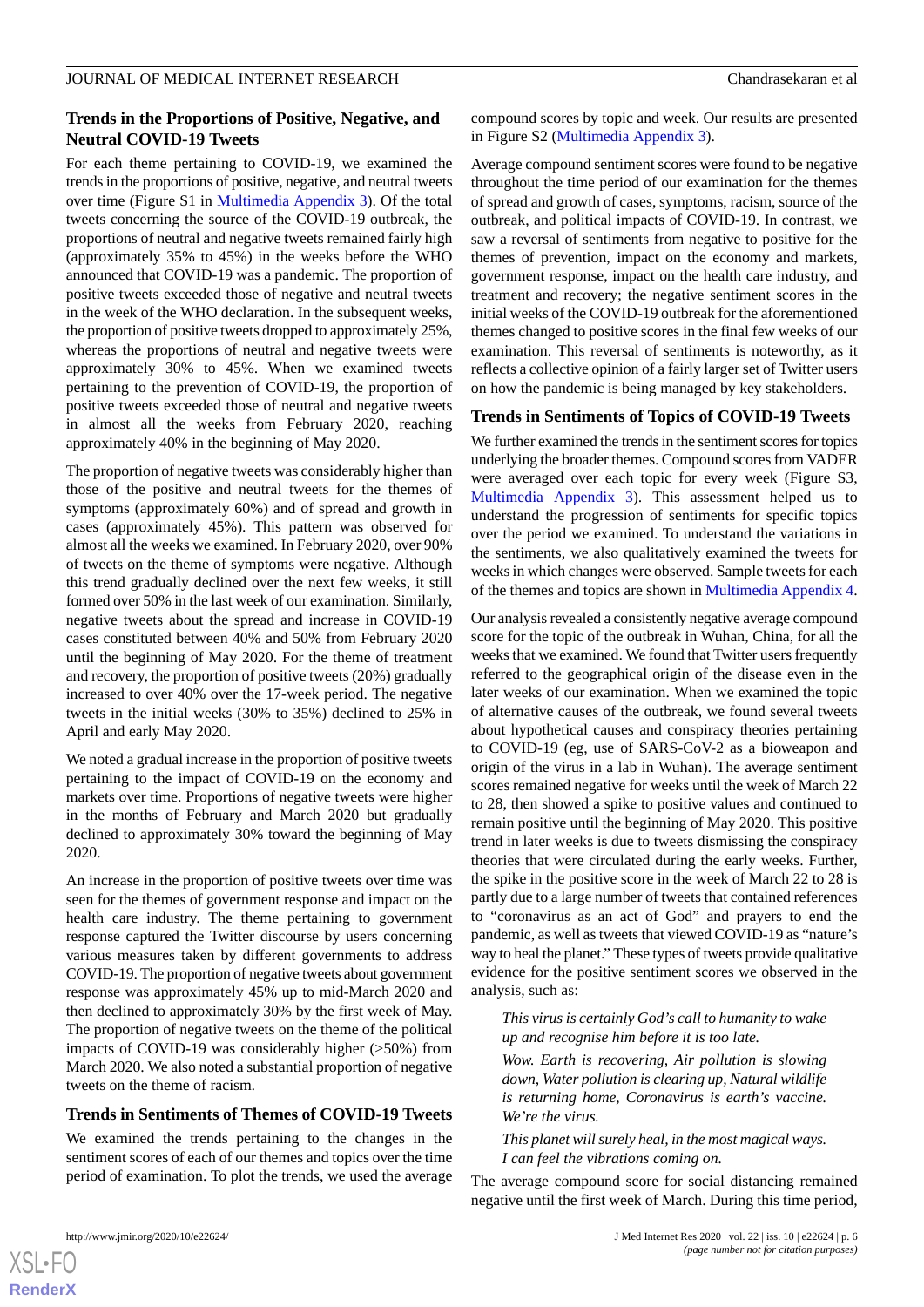COVID-19 had not yet spread worldwide. However, from the second week of March 2020, the average sentiment score was positive for all the weeks we examined, reflecting that the general public supported and had a favorable disposition toward social distancing as a mechanism to combat the spread of the virus. We observed that several Twitter appealed to others and advocated social distancing measures, such as:

*Kindly stay at home. Wash your hands. Practice social distancing.*

*Ran two miles even when I didn't want to! Made excuses all day! Get out there and do it! But practice social distancing, let's flatten this curve!*

The topic of disinfecting and cleanliness showed average positive sentiment scores for all weeks from the third week of January 2020. We found that Twitter users used gaming strategies such as challenges (eg, #SafeHandsChallenge) involving a chain of users to advocate cleanliness and create broader awareness about the importance of disinfecting and cleanliness. We found that many Twitter users shared tips about disinfecting groceries and products after shopping. We also found that some Twitter users condemned people who did not wear face masks or follow recommended safety protocols in public.

Three of the four topics under the theme of spread and growth exhibited negative average compound sentiment scores. The average compound scores for the topic of death reports were negative for all the weeks, with values ranging between  $-0.2$ and –0.5. The topic pertaining to spread of cases exhibited negative trends throughout, with average compound scores ranging between  $-0.1$  and  $-0.3$ . The topic of modes of transmission of COVID-19 also showed negative scores across all the weeks, with values between 0 and –0.2. The topic of hotspots and locations for COVID-19 transmission exhibited negative scores until February 2020 but showed positive scores thereafter. Tweets mentioning hotspots of COVID-19 transmission often included mentions of places such as churches, places of religious worship, beaches, events, and festive occasions with mass gatherings; these mentions primarily contributed to the positive values.

All four topics under the theme of treatment and recovery showed negative scores in the initial weeks, which changed to positive average compound scores from April 2020. For the topic of testing, Twitter users reacted negatively to the lack of availability of test kits and testing methods in the initial weeks of the pandemic (eg, tweets containing phrases such as "not all in the hospitals can be tested as they are often short with test kits" or "Many places are not testing people for coronavirus due to test shortage. Its annoying"); however, with the improvement in availability of COVID-19 test kits and test centers worldwide, the sentiment became positive:

*We got tested today. Easy as could be, no waiting, felt really safe, cheek swabs.*

*In lots of states, it's very easy to get tested now, even if you're asymptomatic.*

As more information on the efficacies of drugs such as remdesivir became available, Twitter users'sentiments regarding

[XSL](http://www.w3.org/Style/XSL)•FO **[RenderX](http://www.renderx.com/)**

drugs and medicines for COVID-19 became positive by the end of March 2020. Twitter users reacted to news about drugs, as can been seen in these example tweets:

*HCQ and Remdesivir, are effective at limiting duration of illness, hospitalization and viral spread if given early.*

*Remdesivir is effective in mitigating COVID-19 symptoms if taken early, ideally pre-hospitalization.*

We also noted a small increase in the average positive compound score for the topic of drugs and medicines in the last week of April; this can be attributed to the US Food and Drug Administration's authorization of emergency use of the antimalarial drug chloroquine to treat COVID-19 on April 27, 2020. Tweets such as these contributed to this positive compound score:

*Hydroxychloroquine protocol: effective, cheap and can be produced in many laboratories. HCQ functions as both a cure and a vaccine.*

However, it should be noted that this authorization was later revoked on June 15, 2020, a date outside the time period covered by our study. The negative sentiments about various therapies in the initial weeks of the pandemic also started to become positive in the third week of March. Twitter users positively reacted and shared information on plasma therapy and associated trials that were being conducted on patients with COVID-19. For instance, some tweets provided examples of positive sentiments from Twitter users:

*We desperately need a treatment for those severely suffering with Coronavirus. Blood plasma could be the answer.*

*The effects of coronavirus are scary for many families, but this treatment of using antibodies from recovered patients could save lives.*

The topic of alternative methods of treatment for COVID-19 (traditional Chinese medicine, Indian Ayurveda, etc.) had mildly positive sentiment scores for most of the time period in our examination.

Among the topics that comprise the theme of impact on the economy and markets, Twitter users' average compound scores for sentiments about the topic of employment remained negative for all the weeks we examined. Many Twitter users posted information about their job loss and unemployment:

*Lost my job a couple weeks ago due to Coronavirus and now it's impossible to find a new job.*

*Well....I just got the call. Lost my job due to Covid.*

Moreover, other users organized crowdfunding campaigns to help people who lost their jobs. Similar negative scores were seen across all the weeks for the topic pertaining to stock markets. Tweets pertaining to the topic of panic buying by consumers showed negative sentiment scores for all the weeks until mid-April, after which the scores began to be positive. Many users shared tweets about long queues and panic buying, as can be seen in these tweets: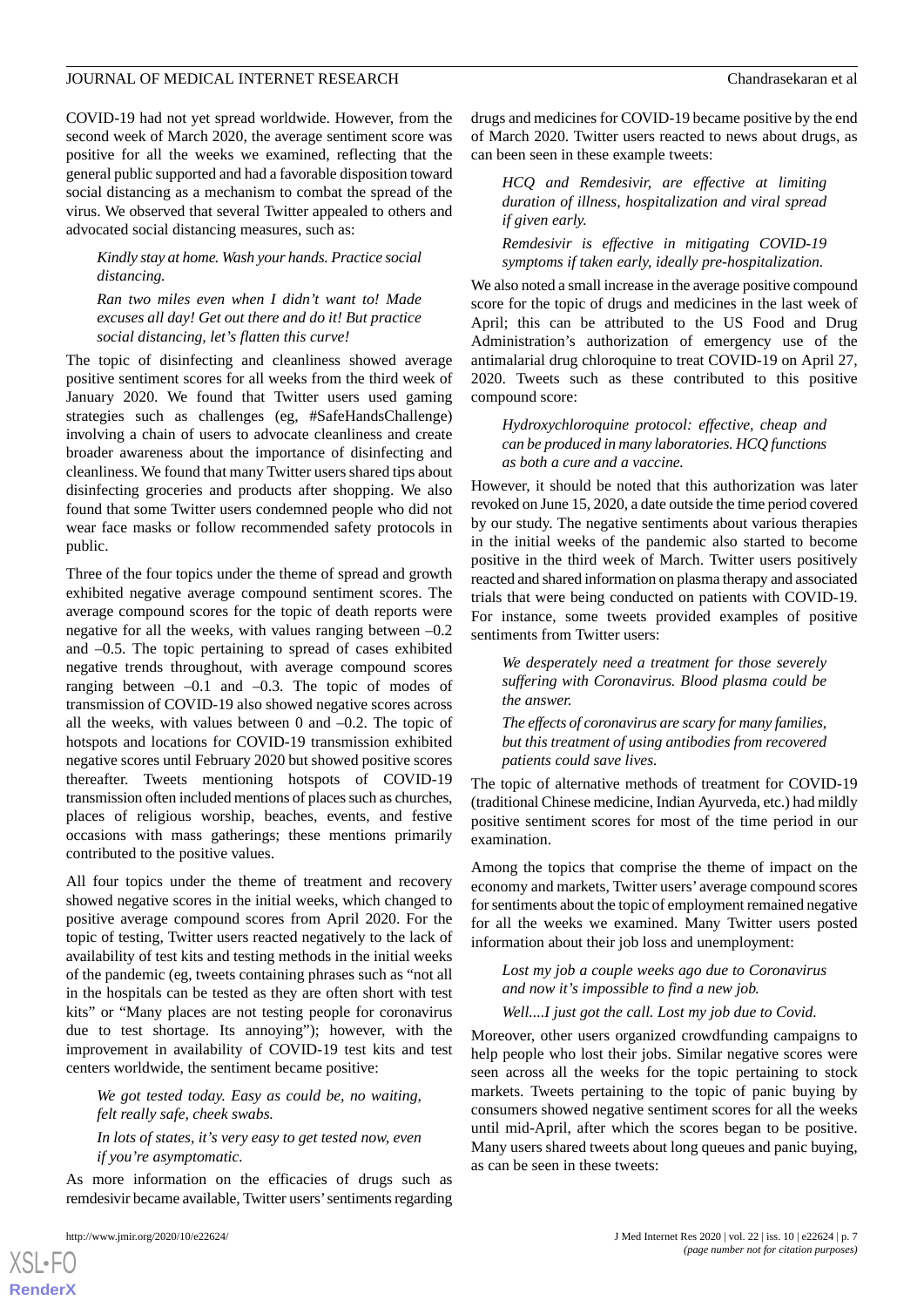*2020 and panic buying has reduced us to this. Waiting in line for at least 2 hours to get pull ups and baby wipes because no one else has them.*

*No panic buying y'all hear that? So leave some damn bread and milk for me please.*

Tweets about the topic of shortages (of food and essential items) swung between positive and negative scores in the first few weeks of the pandemic but became positive from mid-March until early May. Twitter users reacted positively to measures adopted by supermarkets and grocery stores to practice safety measures, as can be seen in this illustrative tweet:

*Yes! Longos Markets requires all customers to wear masks. Went there today, it was a good, safe shopping experience, better than any other store. Will definitely be shopping there again.*

Twitter users'sentiments about the topic of businesses exhibited negative scores in the initial weeks of the pandemic, primarily fueled by news about closures and losses. However, this sentiment score changed to positive in the first week of March 2020. The positive score seen here reflects the adaptation of businesses to the new pandemic and their reopening and revival across different countries. Tweets such as the following provide indicators of positive sentiments of users about reopening of businesses:

#### *Most of HK open for business now. Emphasis on testing and tracing.*

*Open for business. Trusting the people to take care of themselves. Freedom smells sweet.*

Sentiment scores pertaining to the topic of hospitals and clinics largely remained negative throughout the time period of our examination. Tweets about lack of beds, facilities, NS ventilators, overcrowding of patients, and the struggles of health care institutions to cater to the influx of COVID-19 patients contributed to the negative sentiment scores. Illustrative tweets about these negative sentiments include:

*Madrid hospitals now have double the number of intensive care patients than beds. Means you can no longer get intensive care in a Madrid hospital.*

*Lack of safety gear for healthcare workers, shortage of beds and doctors, inadequate labs to conduct tests - our healthcare system is very fragile!!*

However, we noted a reversal in the trends of sentiment scores for the topic of frontline health care workers. Twitter users' negative sentiments until the end of March 2020, reflecting the lack of personal protective equipment and gear for health care professionals, health worker burnout, and increased workload for health care workers, became positive in April and early May 2020 as the situation improved. We saw tweets in the initial period of the pandemic with negative sentiments, such as "the knighted geniuses at the top of the NHS can't even organise protective equipment for our doctors and nurses". In the later weeks of our examination, hashtags such as #coronawarriors and tweets hailing the services of frontline workers (eg, "Deepest gratitude to the #CoronaWarriors who are working tirelessly in these difficult times*"*) contributed to positive sentiment scores. The topic of health policy, which reflects the

newer safety guidelines, protocols, and policies pertaining to patients with COVID-19 implemented by health care organizations, exhibited a negative trend in the early period, with tweets such as:

*The ventilator situation is even more dire than we know. Not every hospital had an allocation policy in place.*

*Spain has begun a no ventilator policy for anyone over 65.*

However, this topic showed a positive trend after the end of March 2020 as many agencies, governments, and health care institutions began to establish clear policies for treating patients with COVID-19. In the later weeks of our examination, many hospitals had framed clearer guidelines for use of masks, visitations, and restrictions pertaining to COVID-19. These illustrative tweets point to a possible rationale behind the positive sentiments pertaining to the topic of health policy in the later weeks of our examination:

*The hospital has an understandable policy during this crisis of limiting visitation for the safety of all & to reduce use of critical PPEs.*

*Spouse can't visit under hospital's no visitation policy. Psychologically excruciating but family all recognize it's the right thing, and hard to limit exceptions once you start"*

Twitter users' sentiments about the topic of travel restrictions imposed by governments worldwide were largely negative for most of the weeks we examined, except for the week of March 22 to 28, 2020. In this week, governments in populous countries such as India and Canada announced travel restrictions such as flight suspensions and isolation and quarantine measures for individuals entering these countries. Tweets indicated positive sentiments about travel restrictions:

*I believe it was a good move from India to have a complete travel restriction to all countries. When we don't have the health systems to treat huge populations, the best thing to do is to shut doors.*

*The fine for breaking self-quarantine / self-isolation in BC, Canada is \$25,000 AND jail time. Canada is taking travel and quarantine very seriously. Great job.*

Many Twitter users welcomed travel bans and restrictions and expressed positive sentiments about them.

Except for the first two weeks of April, the average compound sentiment scores about the topic of lockdown regulations remained negative in most of the weeks we examined. Twitter users' sentiments about stay-at-home orders, shutdowns, and lockdowns of complete cities were negative. This can be seen from these sample tweets:

*This lockdown really does do bad things to good peoples mental health, trying to stay positive is a task in itself when this shite feels never ending.*

*Lockdown extended for another 3 weeks I hate it here.*

However, the sentiment scores were positive in the weeks in which different governments announced financial measures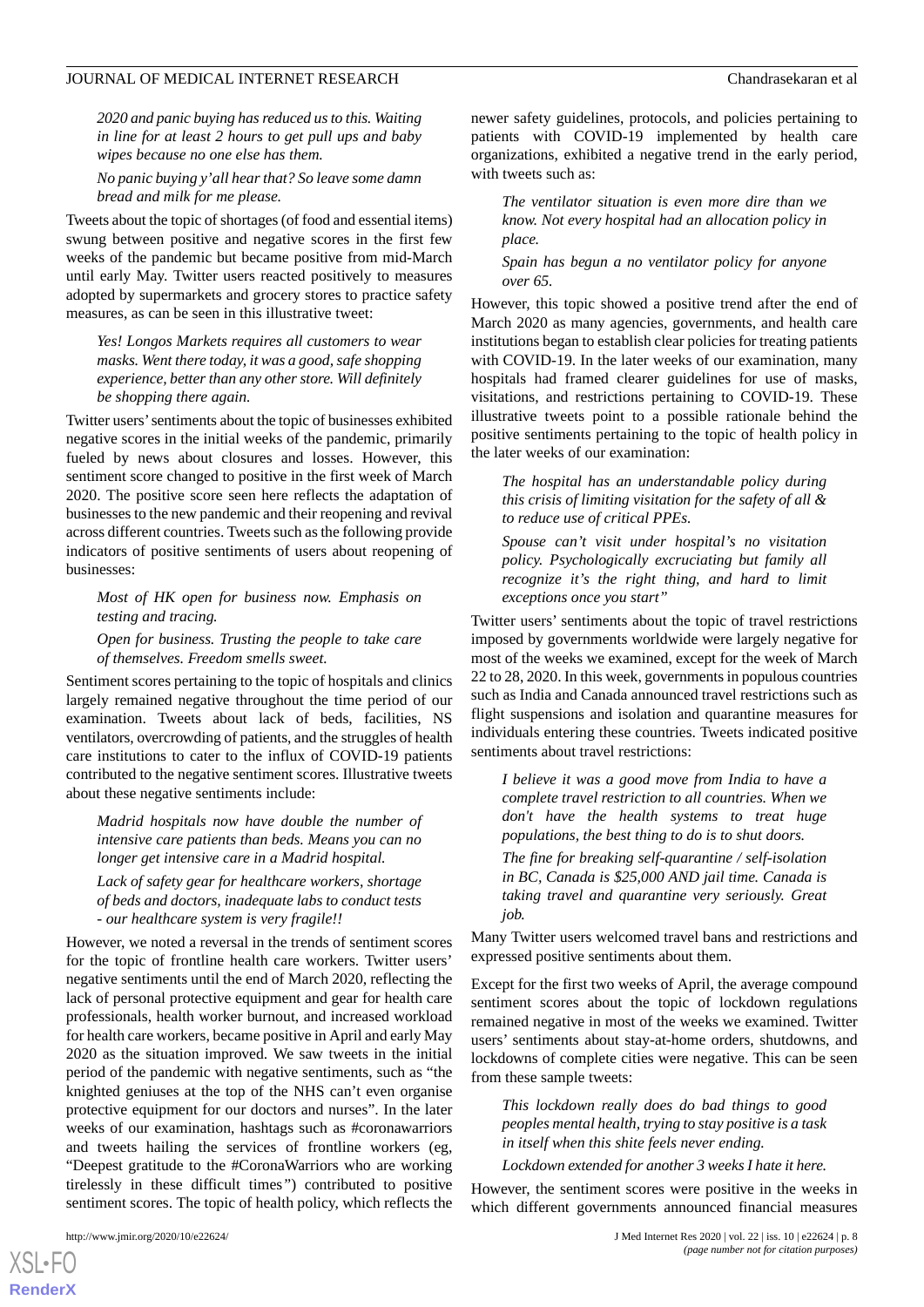#### JOURNAL OF MEDICAL INTERNET RESEARCH Change and Chandrasekaran et al.

such as stimulus payments to people affected by closures and lockdowns. In some tweets, users expressed positive sentiments about the financial relief measures to help individuals suffering due to the impact of COVID-19:

*I got my stimulus check today! Woohoo!*

*Zoe and I finally received our stimulus/relief check from the federal government.*

*India is preparing a stimulus package that would put money directly into the accounts of more than 100 million poor people and support businesses hit the hardest by the 21-day lockdown.*

## *Discussion*

#### **Principal Findings**

This study joins the growing body of infoveillance studies on COVID-19 that examine social media data to uncover public opinions about the pandemic. We used a corpus of over 13 million tweets from January until the first week of May 2020 to uncover the trends in sentiments regarding various themes and topics. Our study is comprehensive, covering 26 different topics underlying COVID-19–related tweets under 10 broader themes. In response to a call made by Liu et al  $[34]$  $[34]$ , we combined the topic modeling approach with sentiment analysis to observe the trends in sentiments for various themes and topics over time. By assimilating the collective opinions of several million users, we found interesting patterns in the trends pertaining to sentiments of themes and topics of COVID-19–related tweets.

We combined two publicly available sources with our own search to assemble a unique data set that contained English-language tweets about various topics associated with COVID-19. We further used a naïve Bayes classifier to segregate tweets made by individuals. We employed guided LDA to identify the underlying topics and associated themes, and we also examined the sentiments associated with the tweets and their changes over time.

Our key finding is that the impact of COVID-19 on the economy and markets was the most discussed issue by Twitter users. The number and proportions of tweets on this theme were remarkably higher than those of tweets on the other themes we uncovered. Further, users' sentiment was negative until the third week of March but gradually became positive in the final weeks we studied. Users'initial negative sentiments about shortages, panic buying, and businesses gradually turned positive from April 2020. Users started feeling positive about government responses to contain the pandemic, including financial measures to support and assist them in dealing with the disease outbreak.

Twitter users felt negative about continued spread and growth of the number of cases and the symptoms of COVID-19. However, we also found that Twitter users were more positive about treatment of and recovery from COVID-19 in later weeks than they were during the earlier stages of the pandemic. They expressed positive feelings by sharing information on testing, drugs, and newer therapies that show promise to contain the outbreak. Another notable finding is the Twitter users' gradual change in sentiment from negative to positive regarding

COVID-19 prevention measures such as social distancing and cleanliness. Twitter users who initially expressed negative sentiments regarding COVID-19's impacts on the health care sector, comprising hospitals, clinics, and frontline workers, gradually became positive in the later weeks.

Another key finding of our study is the continued negative sentiments about political fallouts due to COVID-19. Although leaders worldwide are struggling to contain the pandemic, we noted that Twitter users felt negative about how COVID-19 was used for political purposes. Similarly, we noted strong negative sentiments about racist content in users' tweets.

Our study offers several insights for health policy makers, administrators, and officials who are managing the impact of the COVID-19 pandemic. Identification of topics and associated sentiment changes provide pointers to how the general public are reacting to specific measures taken to tackle the pandemic. Variations in sentiment scores serve as a feedback mechanism for assessing public perceptions of various measures taken with respect to social distancing, cleanliness and disinfecting, lockdowns, travel restrictions, and efforts to revive the economy. Public sentiments have also started to become positive about COVID-19 testing, treatment, and vaccines as well as health policies. Our study shows that observing aggregate sentiments and changes in trends via social media posts can offer a cost-effective, timely, and valuable mechanism to gauge public perceptions regarding policy decisions being made to address the pandemic.

#### **Limitations**

This study has a few limitations that should be kept in mind while interpreting the results. We relied on a large data set that was partly compiled by us and included two other publicly available data sets. These data sources contained tweets from varying dates and used different search terms and search strategies to gather the tweets. Our analysis may have inadvertently omitted certain COVID-19–related tweets that were not captured by the data sources. In addition, COVID-19–related tweets from users who chose to make their accounts private were not included in our study. Further, we did not consider any geographical boundaries when examining the tweets. Studies focusing on tweets from specific countries can find different topics and sentiments that reflect country-specific opinions and concerns. We also restricted our study to tweets in the English language and to those posted by individuals. It should be noted that our naïve Bayes classifier with over 80% accuracy helped us identify tweets posted by individuals. It is possible that some individual users posted tweets on behalf of organizations, and these tweets may have been included in our data set. A more refined approach with deep learning techniques to identify individual tweets can aid in classifying and assembling a tweet data set with increased accuracy. As a future research extension, tweets posted by organizations could be another frame of reference to understand their concerns and sentiments. Another important limitation is that our findings are reflective of Twitter users, who are fairly familiar with social media and use of technology. The results may not generalize to the larger worldwide population of people who do not use Twitter.

 $XS$ -FO **[RenderX](http://www.renderx.com/)**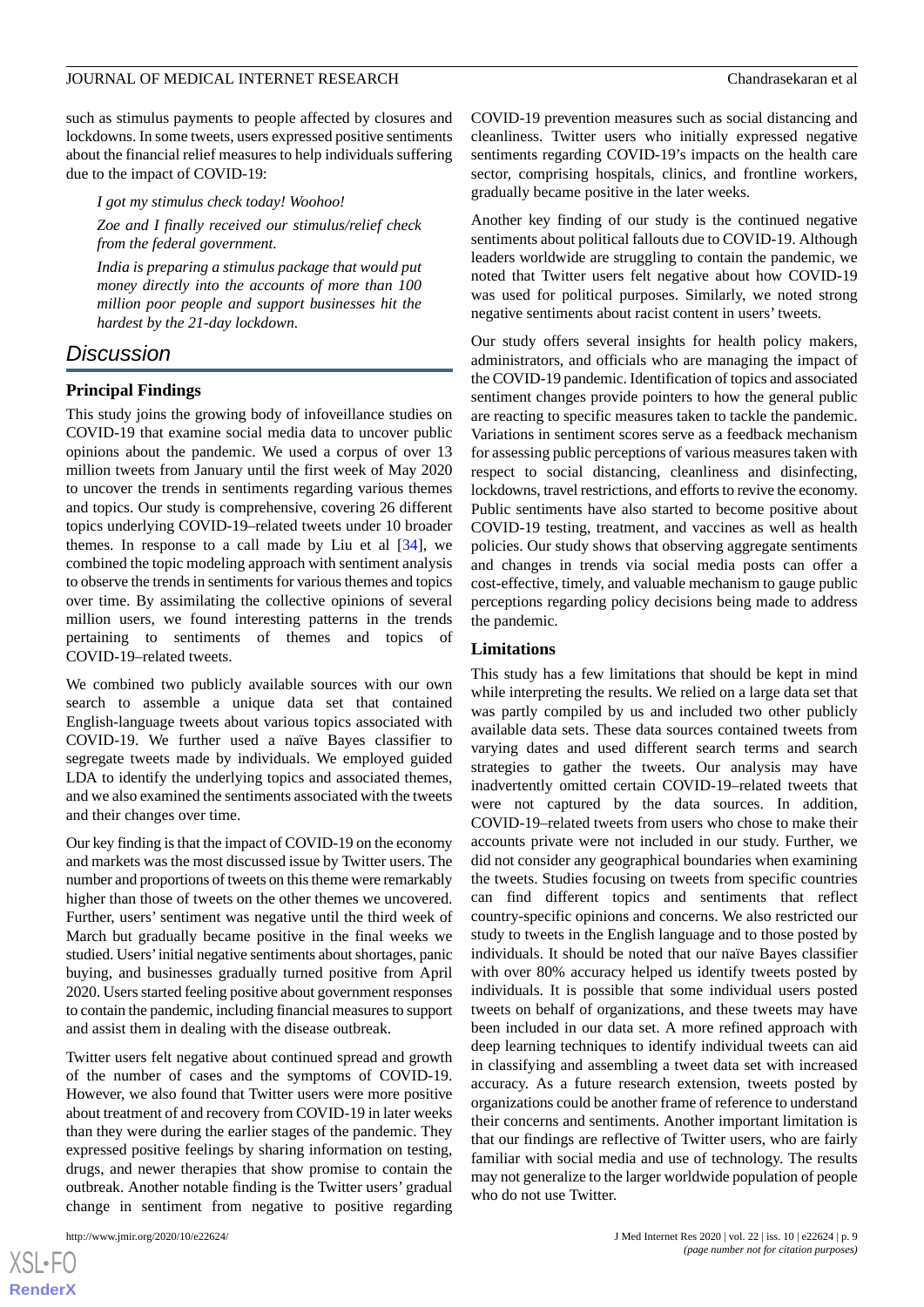#### **Conclusion**

As COVID-19 continues to affect millions of people worldwide, our study throws light on dominant themes, topics, sentiments and changing trends regarding this pandemic among Twitter users. By examining the changing sentiments and trends surrounding various themes and topics, government agencies,

health care organizations, businesses, and leaders who are working to address the COVID-19 pandemic can be informed about the larger public opinion regarding the disease and the measures they have taken so that adaptations and corrective courses of action can be applied to prevent and control the spread of COVID-19.

#### **Acknowledgments**

The authors would like to thank Navya Shiva, Karansinh Raj, Paul Davis and Ronald Omega Pukadiyil for their assistance in the data collection for the study

#### **Conflicts of Interest**

<span id="page-9-8"></span>None declared.

#### **Multimedia Appendix 1**

<span id="page-9-9"></span>The confusion matrix. [[DOCX File , 12 KB](https://jmir.org/api/download?alt_name=jmir_v22i10e22624_app1.docx&filename=8eab4723d68bb214aa7e5a46c21b11b7.docx)-[Multimedia Appendix 1\]](https://jmir.org/api/download?alt_name=jmir_v22i10e22624_app1.docx&filename=8eab4723d68bb214aa7e5a46c21b11b7.docx)

#### **Multimedia Appendix 2**

<span id="page-9-10"></span>Themes, topics, and associated keywords. [[DOCX File , 15 KB](https://jmir.org/api/download?alt_name=jmir_v22i10e22624_app2.docx&filename=cd803004a42fe683060383cb35cba452.docx)-[Multimedia Appendix 2\]](https://jmir.org/api/download?alt_name=jmir_v22i10e22624_app2.docx&filename=cd803004a42fe683060383cb35cba452.docx)

#### **Multimedia Appendix 3**

<span id="page-9-11"></span>Supplementary figures showing the trends in the proportions of positive, neutral, and negative tweets, sentiment score trends by theme, and trends in sentiment scores by topic.

[[DOCX File , 1502 KB](https://jmir.org/api/download?alt_name=jmir_v22i10e22624_app3.docx&filename=f4d29b652f4c412ee727b35901637846.docx)-[Multimedia Appendix 3\]](https://jmir.org/api/download?alt_name=jmir_v22i10e22624_app3.docx&filename=f4d29b652f4c412ee727b35901637846.docx)

#### **Multimedia Appendix 4**

<span id="page-9-0"></span>Illustrative tweets for the topics and themes. [[DOCX File , 42 KB](https://jmir.org/api/download?alt_name=jmir_v22i10e22624_app4.docx&filename=c3464906f153ae96c5dd4caae9f003cd.docx)-[Multimedia Appendix 4\]](https://jmir.org/api/download?alt_name=jmir_v22i10e22624_app4.docx&filename=c3464906f153ae96c5dd4caae9f003cd.docx)

#### <span id="page-9-1"></span>**References**

- <span id="page-9-2"></span>1. Coronavirus disease (COVID-19) Situation Report – 162. World Health Organization. 2020 Jun 30. URL: [https://www.](https://www.who.int/docs/default-source/coronaviruse/20200630-covid-19-sitrep-162.pdf) [who.int/docs/default-source/coronaviruse/20200630-covid-19-sitrep-162.pdf](https://www.who.int/docs/default-source/coronaviruse/20200630-covid-19-sitrep-162.pdf) [accessed 2020-07-05]
- <span id="page-9-3"></span>2. Shannon S, Kent N. 8 charts on internet use around the world as countries grapple with COVID-19 Internet. Pew Research Center. 2020 Apr 02. URL: [https://www.pewresearch.org/fact-tank/2020/04/02/](https://www.pewresearch.org/fact-tank/2020/04/02/8-charts-on-internet-use-around-the-world-as-countries-grapple-with-covid-19/)
- <span id="page-9-4"></span>[8-charts-on-internet-use-around-the-world-as-countries-grapple-with-covid-19/](https://www.pewresearch.org/fact-tank/2020/04/02/8-charts-on-internet-use-around-the-world-as-countries-grapple-with-covid-19/) [accessed 2020-10-20] 3. Silver L, Huang C, Taylor K. In Emerging Economies, Smartphone and Social Media Users Have Broader Social Networks. Pew Research Center. 2019 Aug 22. URL: [https://www.pewresearch.org/internet/wp-content/uploads/sites/9/2019/08/](https://www.pewresearch.org/internet/wp-content/uploads/sites/9/2019/08/PI-PG_2019-08-22_social-networks-emerging-economies_FINAL.pdf) [PI-PG\\_2019-08-22\\_social-networks-emerging-economies\\_FINAL.pdf](https://www.pewresearch.org/internet/wp-content/uploads/sites/9/2019/08/PI-PG_2019-08-22_social-networks-emerging-economies_FINAL.pdf) [accessed 2020-10-20]
- <span id="page-9-5"></span>4. Chew C, Eysenbach G. Pandemics in the age of Twitter: content analysis of Tweets during the 2009 H1N1 outbreak. PLoS One 2010 Nov 29;5(11):e14118 [\[FREE Full text\]](https://dx.plos.org/10.1371/journal.pone.0014118) [doi: [10.1371/journal.pone.0014118\]](http://dx.doi.org/10.1371/journal.pone.0014118) [Medline: [21124761\]](http://www.ncbi.nlm.nih.gov/entrez/query.fcgi?cmd=Retrieve&db=PubMed&list_uids=21124761&dopt=Abstract)
- <span id="page-9-6"></span>5. Odlum M, Yoon S. What can we learn about the Ebola outbreak from tweets? Am J Infect Control 2015 Jun;43(6):563-571 [[FREE Full text](http://europepmc.org/abstract/MED/26042846)] [doi: [10.1016/j.ajic.2015.02.023\]](http://dx.doi.org/10.1016/j.ajic.2015.02.023) [Medline: [26042846\]](http://www.ncbi.nlm.nih.gov/entrez/query.fcgi?cmd=Retrieve&db=PubMed&list_uids=26042846&dopt=Abstract)
- 6. van Lent LG, Sungur H, Kunneman FA, van de Velde B, Das E. Too Far to Care? Measuring Public Attention and Fear for Ebola Using Twitter. J Med Internet Res 2017 Jun 13;19(6):e193 [[FREE Full text](https://www.jmir.org/2017/6/e193/)] [doi: [10.2196/jmir.7219](http://dx.doi.org/10.2196/jmir.7219)] [Medline: [28611015](http://www.ncbi.nlm.nih.gov/entrez/query.fcgi?cmd=Retrieve&db=PubMed&list_uids=28611015&dopt=Abstract)]
- <span id="page-9-7"></span>7. Stefanidis A, Vraga E, Lamprianidis G, Radzikowski J, Delamater PL, Jacobsen KH, et al. Zika in Twitter: Temporal Variations of Locations, Actors, and Concepts. JMIR Public Health Surveill 2017 Apr 20;3(2):e22 [\[FREE Full text\]](https://publichealth.jmir.org/2017/2/e22/) [doi: [10.2196/publichealth.6925\]](http://dx.doi.org/10.2196/publichealth.6925) [Medline: [28428164\]](http://www.ncbi.nlm.nih.gov/entrez/query.fcgi?cmd=Retrieve&db=PubMed&list_uids=28428164&dopt=Abstract)
- 8. Daughton AR, Paul MJ. Identifying Protective Health Behaviors on Twitter: Observational Study of Travel Advisories and Zika Virus. J Med Internet Res 2019 May 13;21(5):e13090 [\[FREE Full text](https://www.jmir.org/2019/5/e13090/)] [doi: [10.2196/13090](http://dx.doi.org/10.2196/13090)] [Medline: [31094347\]](http://www.ncbi.nlm.nih.gov/entrez/query.fcgi?cmd=Retrieve&db=PubMed&list_uids=31094347&dopt=Abstract)
- 9. Pruss D, Fujinuma Y, Daughton AR, Paul MJ, Arnot B, Albers Szafir D, et al. Zika discourse in the Americas: A multilingual topic analysis of Twitter. PLoS One 2019;14(5):e0216922 [[FREE Full text](https://dx.plos.org/10.1371/journal.pone.0216922)] [doi: [10.1371/journal.pone.0216922](http://dx.doi.org/10.1371/journal.pone.0216922)] [Medline: [31120935](http://www.ncbi.nlm.nih.gov/entrez/query.fcgi?cmd=Retrieve&db=PubMed&list_uids=31120935&dopt=Abstract)]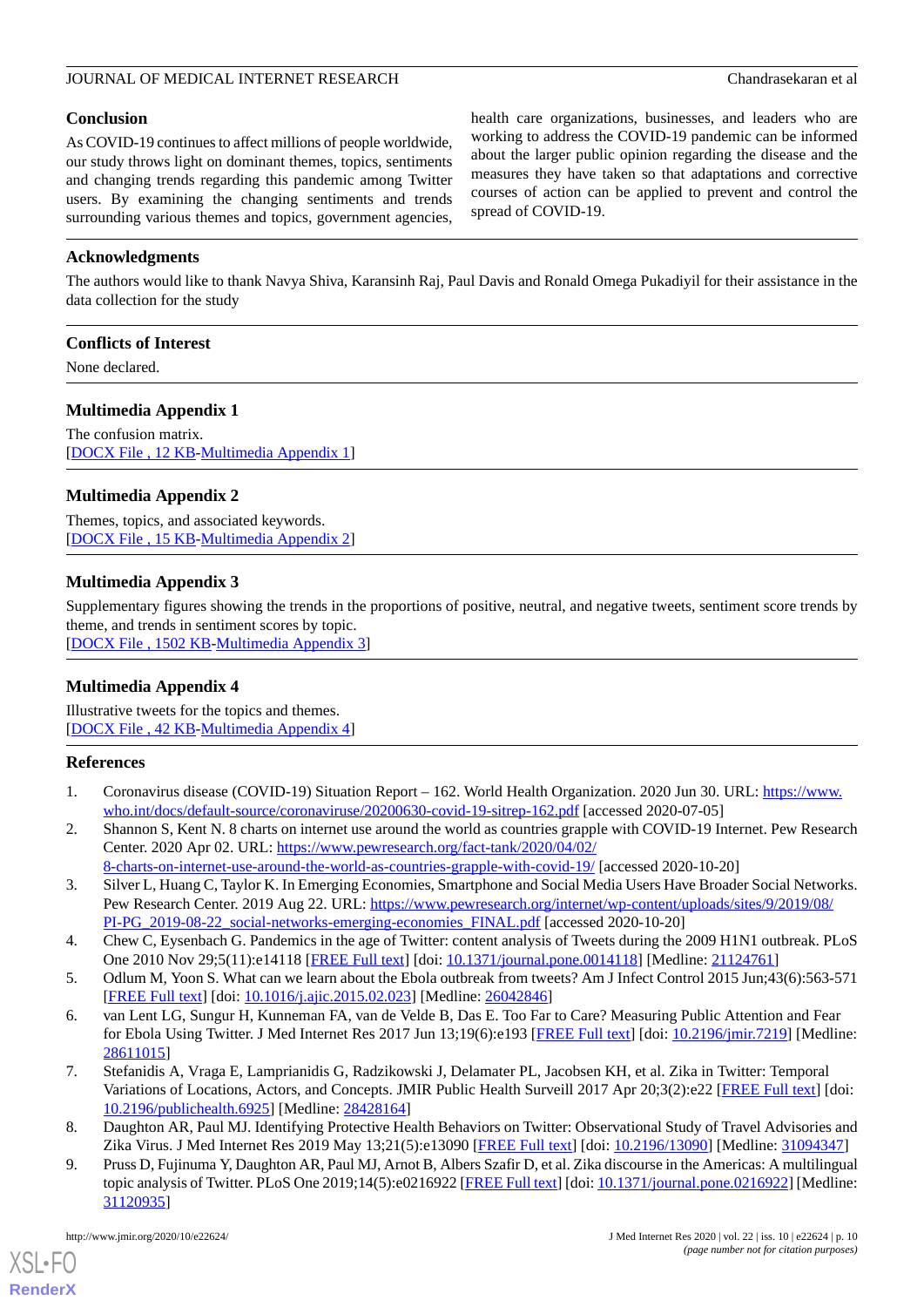- <span id="page-10-0"></span>10. Abd-Alrazaq A, Alhuwail D, Househ M, Hamdi M, Shah Z. Top Concerns of Tweeters During the COVID-19 Pandemic: Infoveillance Study. J Med Internet Res 2020 Apr 21;22(4):e19016 [\[FREE Full text\]](https://www.jmir.org/2020/4/e19016/) [doi: [10.2196/19016](http://dx.doi.org/10.2196/19016)] [Medline: [32287039](http://www.ncbi.nlm.nih.gov/entrez/query.fcgi?cmd=Retrieve&db=PubMed&list_uids=32287039&dopt=Abstract)]
- <span id="page-10-1"></span>11. Li J, Xu Q, Cuomo R, Purushothaman V, Mackey T. Data Mining and Content Analysis of the Chinese Social Media Platform Weibo During the Early COVID-19 Outbreak: Retrospective Observational Infoveillance Study. JMIR Public Health Surveill 2020 Apr 21;6(2):e18700 [[FREE Full text](https://publichealth.jmir.org/2020/2/e18700/)] [doi: [10.2196/18700\]](http://dx.doi.org/10.2196/18700) [Medline: [32293582](http://www.ncbi.nlm.nih.gov/entrez/query.fcgi?cmd=Retrieve&db=PubMed&list_uids=32293582&dopt=Abstract)]
- <span id="page-10-2"></span>12. Shen C, Chen A, Luo C, Zhang J, Feng B, Liao W. Using Reports of Symptoms and Diagnoses on Social Media to Predict COVID-19 Case Counts in Mainland China: Observational Infoveillance Study. J Med Internet Res 2020 May 28;22(5):e19421 [\[FREE Full text](https://www.jmir.org/2020/5/e19421/)] [doi: [10.2196/19421\]](http://dx.doi.org/10.2196/19421) [Medline: [32452804\]](http://www.ncbi.nlm.nih.gov/entrez/query.fcgi?cmd=Retrieve&db=PubMed&list_uids=32452804&dopt=Abstract)
- <span id="page-10-4"></span><span id="page-10-3"></span>13. Sarker A, Lakamana S, Hogg-Bremer W, Xie A, Al-Garadi M, Yang YC. Self-reported COVID-19 symptoms on Twitter: an analysis and a research resource. J Am Med Inform Assoc 2020 Aug 01;27(8):1310-1315 [\[FREE Full text\]](http://europepmc.org/abstract/MED/32620975) [doi: [10.1093/jamia/ocaa116](http://dx.doi.org/10.1093/jamia/ocaa116)] [Medline: [32620975\]](http://www.ncbi.nlm.nih.gov/entrez/query.fcgi?cmd=Retrieve&db=PubMed&list_uids=32620975&dopt=Abstract)
- <span id="page-10-5"></span>14. Tao Z, Chu G, McGrath C, Hua F, Leung YY, Yang W, et al. Nature and Diffusion of COVID-19-related Oral Health Information on Chinese Social Media: Analysis of Tweets on Weibo. J Med Internet Res 2020 Jun 15;22(6):e19981 [\[FREE](https://www.jmir.org/2020/6/e19981/) [Full text\]](https://www.jmir.org/2020/6/e19981/) [doi: [10.2196/19981\]](http://dx.doi.org/10.2196/19981) [Medline: [32501808](http://www.ncbi.nlm.nih.gov/entrez/query.fcgi?cmd=Retrieve&db=PubMed&list_uids=32501808&dopt=Abstract)]
- <span id="page-10-6"></span>15. Wahbeh A, Nasralah T, Al-Ramahi M, El-Gayar O. Mining Physicians' Opinions on Social Media to Obtain Insights Into COVID-19: Mixed Methods Analysis. JMIR Public Health Surveill 2020 Jun 18;6(2):e19276 [\[FREE Full text\]](https://publichealth.jmir.org/2020/2/e19276/) [doi: [10.2196/19276\]](http://dx.doi.org/10.2196/19276) [Medline: [32421686\]](http://www.ncbi.nlm.nih.gov/entrez/query.fcgi?cmd=Retrieve&db=PubMed&list_uids=32421686&dopt=Abstract)
- <span id="page-10-7"></span>16. Budhwani H, Sun R. Creating COVID-19 Stigma by Referencing the Novel Coronavirus as the "Chinese virus" on Twitter: Quantitative Analysis of Social Media Data. J Med Internet Res 2020 May 06;22(5):e19301 [[FREE Full text](https://www.jmir.org/2020/5/e19301/)] [doi: [10.2196/19301\]](http://dx.doi.org/10.2196/19301) [Medline: [32343669\]](http://www.ncbi.nlm.nih.gov/entrez/query.fcgi?cmd=Retrieve&db=PubMed&list_uids=32343669&dopt=Abstract)
- <span id="page-10-9"></span><span id="page-10-8"></span>17. Rufai SR, Bunce C. World leaders' usage of Twitter in response to the COVID-19 pandemic: a content analysis. J Public Health (Oxf) 2020 Aug 18;42(3):510-516 [[FREE Full text](http://europepmc.org/abstract/MED/32309854)] [doi: [10.1093/pubmed/fdaa049](http://dx.doi.org/10.1093/pubmed/fdaa049)] [Medline: [32309854\]](http://www.ncbi.nlm.nih.gov/entrez/query.fcgi?cmd=Retrieve&db=PubMed&list_uids=32309854&dopt=Abstract)
- 18. Park HW, Park S, Chong M. Conversations and Medical News Frames on Twitter: Infodemiological Study on COVID-19 in South Korea. J Med Internet Res 2020 May 05;22(5):e18897 [[FREE Full text\]](https://www.jmir.org/2020/5/e18897/) [doi: [10.2196/18897](http://dx.doi.org/10.2196/18897)] [Medline: [32325426\]](http://www.ncbi.nlm.nih.gov/entrez/query.fcgi?cmd=Retrieve&db=PubMed&list_uids=32325426&dopt=Abstract)
- <span id="page-10-10"></span>19. Lwin MO, Lu J, Sheldenkar A, Schulz PJ, Shin W, Gupta R, et al. Global Sentiments Surrounding the COVID-19 Pandemic on Twitter: Analysis of Twitter Trends. JMIR Public Health Surveill 2020 May 22;6(2):e19447 [\[FREE Full text\]](https://publichealth.jmir.org/2020/2/e19447/) [doi: [10.2196/19447\]](http://dx.doi.org/10.2196/19447) [Medline: [32412418\]](http://www.ncbi.nlm.nih.gov/entrez/query.fcgi?cmd=Retrieve&db=PubMed&list_uids=32412418&dopt=Abstract)
- <span id="page-10-12"></span><span id="page-10-11"></span>20. Pobiruchin M, Zowalla R, Wiesner M. Temporal and Location Variations, and Link Categories for the Dissemination of COVID-19-Related Information on Twitter During the SARS-CoV-2 Outbreak in Europe: Infoveillance Study. J Med Internet Res 2020 Aug 28;22(8):e19629 [\[FREE Full text\]](https://www.jmir.org/2020/8/e19629/) [doi: [10.2196/19629](http://dx.doi.org/10.2196/19629)] [Medline: [32790641](http://www.ncbi.nlm.nih.gov/entrez/query.fcgi?cmd=Retrieve&db=PubMed&list_uids=32790641&dopt=Abstract)]
- <span id="page-10-13"></span>21. Lamsal R. Coronavirus (COVID-19) Tweets Dataset. IEEE Dataport. URL: [https://ieee-dataport.org/open-access/](https://ieee-dataport.org/open-access/coronavirus-covid-19-tweets-dataset) [coronavirus-covid-19-tweets-dataset](https://ieee-dataport.org/open-access/coronavirus-covid-19-tweets-dataset) [accessed 2020-10-20]
- <span id="page-10-15"></span><span id="page-10-14"></span>22. Chen E, Lerman K, Ferrara E. Tracking Social Media Discourse About the COVID-19 Pandemic: Development of a Public Coronavirus Twitter Data Set. JMIR Public Health Surveill 2020 May 29;6(2):e19273 [[FREE Full text](https://publichealth.jmir.org/2020/2/e19273/)] [doi: [10.2196/19273\]](http://dx.doi.org/10.2196/19273) [Medline: [32427106](http://www.ncbi.nlm.nih.gov/entrez/query.fcgi?cmd=Retrieve&db=PubMed&list_uids=32427106&dopt=Abstract)]
- <span id="page-10-16"></span>23. GetOldTweets3. Python Package Index. URL:<https://pypi.org/project/GetOldTweets3/> [accessed 2020-10-20]
- 24. Hydrator. GitHub. URL: <https://github.com/DocNow/hydrator> [accessed 2020-10-20]
- <span id="page-10-17"></span>25. Wood-Doughty Z, Mahajan P, Dredze M. Johns Hopkins or johnny-hopkins: Classifying Individuals versus Organizations on Twitter. 2018 Presented at: Second Workshop on Computational Modeling of People's Opinions, Personality, and Emotions in Social Media; June 6, 2018; New Orleans, LA. [doi: [10.18653/v1/w18-1108\]](http://dx.doi.org/10.18653/v1/w18-1108)
- 26. Kwon KH, Priniski JH, Chadha M. Disentangling User Samples: A Supervised Machine Learning Approach to Proxy-population Mismatch in Twitter Research. Commun Methods Meas 2018 Feb 15;12(2-3):216-237. [doi: [10.1080/19312458.2018.1430755\]](http://dx.doi.org/10.1080/19312458.2018.1430755)
- <span id="page-10-18"></span>27. Zhu JM, Sarker A, Gollust S, Merchant R, Grande D. Characteristics of Twitter Use by State Medicaid Programs in the United States: Machine Learning Approach. J Med Internet Res 2020 Aug 17;22(8):e18401 [[FREE Full text](https://www.jmir.org/2020/8/e18401/)] [doi: [10.2196/18401\]](http://dx.doi.org/10.2196/18401) [Medline: [32804085\]](http://www.ncbi.nlm.nih.gov/entrez/query.fcgi?cmd=Retrieve&db=PubMed&list_uids=32804085&dopt=Abstract)
- <span id="page-10-19"></span>28. Miller M, Banerjee T, Muppalla R, Romine W, Sheth A. What Are People Tweeting About Zika? An Exploratory Study Concerning Its Symptoms, Treatment, Transmission, and Prevention. JMIR Public Health Surveill 2017 Jun 19;3(2):e38 [[FREE Full text](https://publichealth.jmir.org/2017/2/e38/)] [doi: [10.2196/publichealth.7157\]](http://dx.doi.org/10.2196/publichealth.7157) [Medline: [28630032](http://www.ncbi.nlm.nih.gov/entrez/query.fcgi?cmd=Retrieve&db=PubMed&list_uids=28630032&dopt=Abstract)]
- <span id="page-10-21"></span><span id="page-10-20"></span>29. Hwang Y, Kim HJ, Choi HJ, Lee J. Exploring Abnormal Behavior Patterns of Online Users With Emotional Eating Behavior: Topic Modeling Study. J Med Internet Res 2020 Mar 31;22(3):e15700 [\[FREE Full text\]](https://www.jmir.org/2020/3/e15700/) [doi: [10.2196/15700](http://dx.doi.org/10.2196/15700)] [Medline: [32229461](http://www.ncbi.nlm.nih.gov/entrez/query.fcgi?cmd=Retrieve&db=PubMed&list_uids=32229461&dopt=Abstract)]
- 30. Srinivasa-Desikan B. Natural Language Processing and Computational Linguistics: A practical guide to text analysis with Python, Gensim, spaCy, and Keras. Birmingham, UK: Packt Publishing Ltd; 2018.
- 31. Blei D, Ng A, Jordan M. Latent Dirichlet Allocation. J Mach Learn Res 2003 Jan;3(Jan):993-1022 [[FREE Full text](https://www.jmlr.org/papers/volume3/blei03a/blei03a.pdf)]
- 32. Jagarlamudi J, Iii H, Udupa R. Incorporating Lexical Priors into Topic Models. 2012 Presented at: 13th Conference of the European Chapter of the Association for Computational Linguistics; April 23-27, 2012; Avignon, France URL: [https:/](https://www.aclweb.org/anthology/E12-1021.pdf) [/www.aclweb.org/anthology/E12-1021.pdf](https://www.aclweb.org/anthology/E12-1021.pdf)